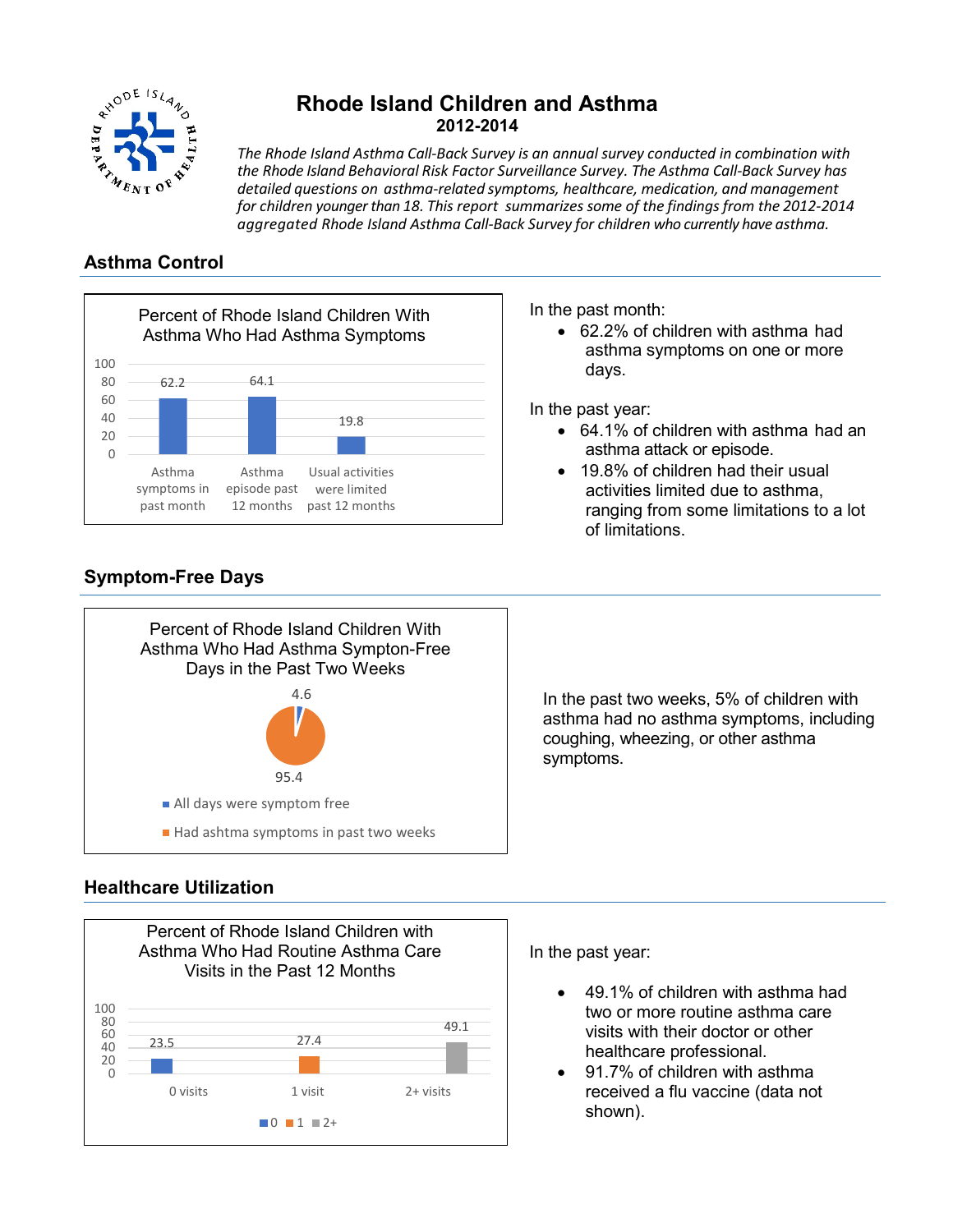

## **Indoor Asthma Environmental Triggers**



### • 54.5% of children with asthma have ever been taught how to use a peak-flow monitor by a doctor or other health professional.

- 26.4% of children with asthma have ever taken a class on how to manage their asthma.
- 50.7% of children with asthma have ever been given an *Asthma Action Plan* by a doctor or other health professional.

Two-thirds of children who have asthma have indoor pets (67%), and 42% are allowed to have pets in their bedroom.

# **Asthma in School**



- 49.0% of children with asthma had a written *Asthma Action Plan* on file at their school.
- More than half of the children with asthma (55.4%) were allowed to selfcarry their asthma medication to school.